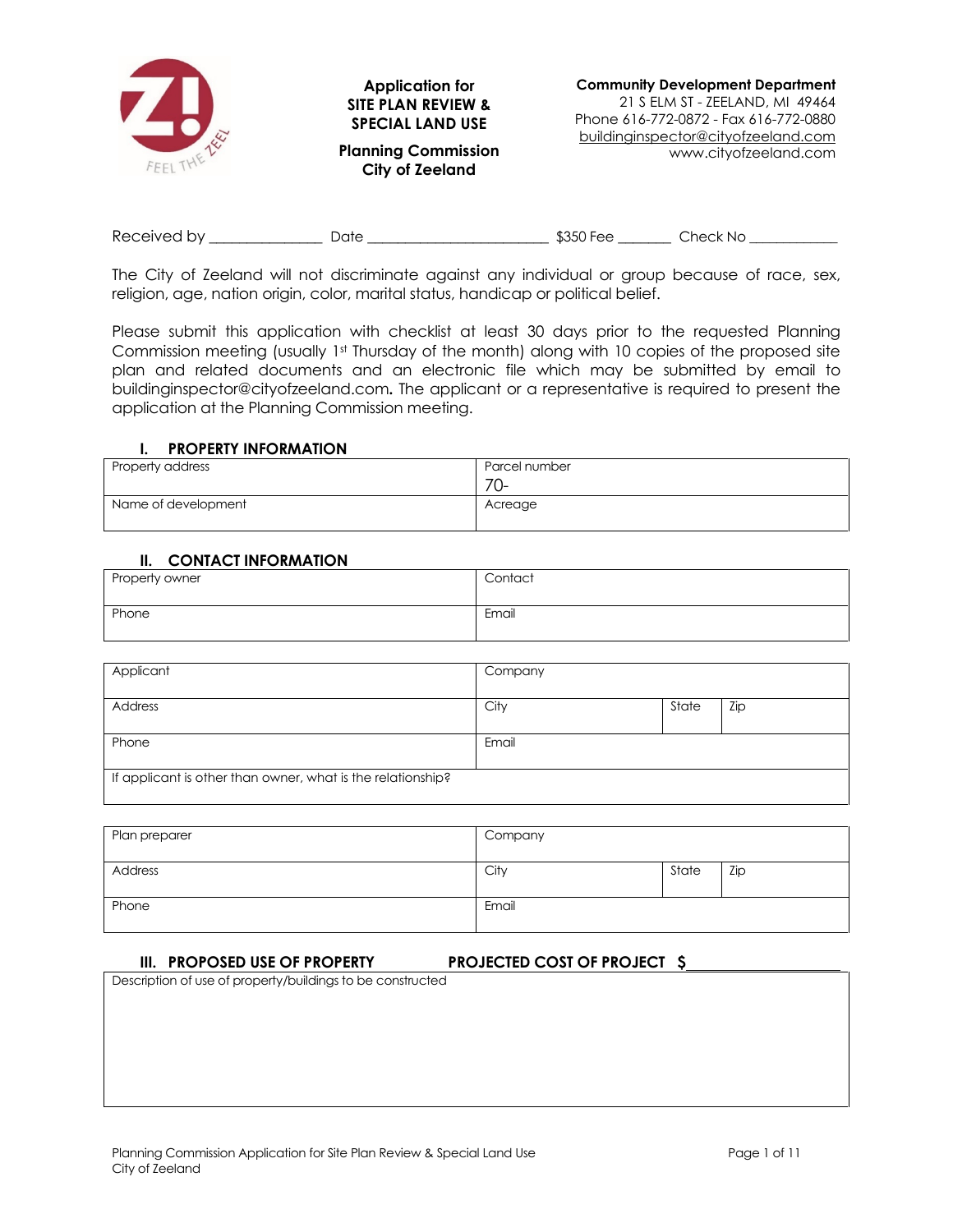## **NOTE:**

If an application is submitted in accordance with information required in Chapters 16 and 17 of the Zoning Ordinance on a Site Plan and Special Land Use application, thirty (30) days should be sufficient for required reviews and minor revisions necessary for action by the Planning Commission. Major revisions and/or additional reviews could delay placement on the agenda or action by the Planning Commission.

#### **FEE Information:**

The application filing fee for Site Plan Review and Special Land Use of \$350 entitles the applicant to two (2) plan submissions, original and one (1) revision. Each additional submission over two (2) will require an additional filing fee equal to 50% of the original filing fee. Note: The applicant is liable for any attorney, engineering, or consultant fees incurred by the municipality and will be invoiced for any such charges. Fee for a Special Meeting of the Planning Commission is \$700.

### **OTHER Approvals:**

If it is determined that other agency approvals are required, it is the applicant's responsibility to obtain and submit written approvals from these reviewing agencies to the Zoning Administrator before the project may be approved.

#### **PLAN Revisions:**

After Planning Commission review of the plans, any such plans that are revised or changed must be resubmitted with a revision date and change list attached. Please indicate sheet number where revisions have been made.

#### **ADDITIONAL Information:**

The Planning Commission may request from the applicant any additional graphics or written materials, prepared by a qualified person to assist in determining the appropriateness of the site plan. Such material may include, but need not be limited to: aerial photography; photographs; estimated impact on public schools and utilities; traffic impacts; impact on significant natural features and drainage; soil tests; and estimated construction costs.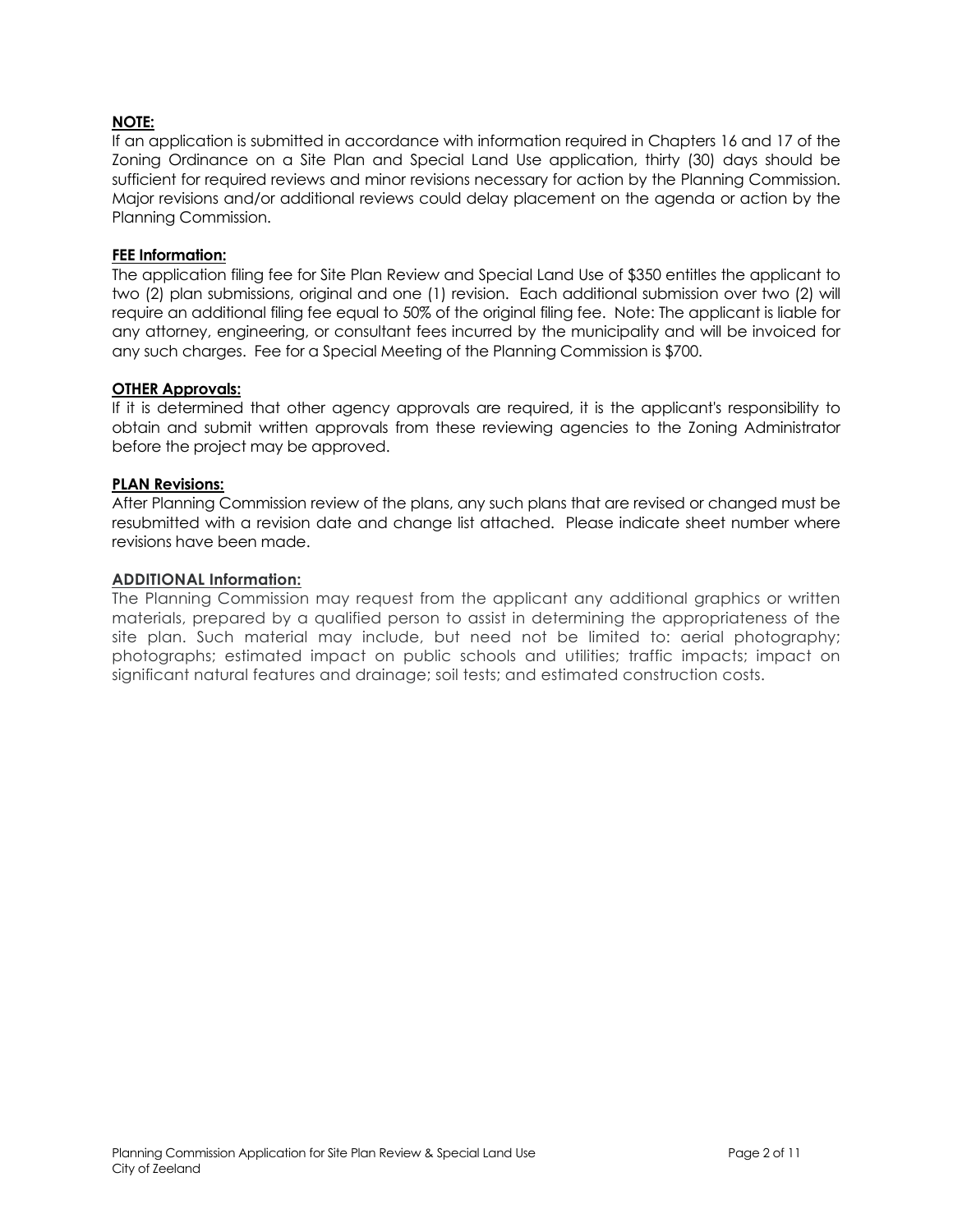## **Planning Commission SITE PLAN REVIEW & SPECIAL LAND USE SITE PLAN CHECKLIST**

The above application and plan(s) will be reviewed in accordance with the City Zoning Ordinance and other applicable City ordinances and regulations. The review will be conducted on a preliminary basis by the Zoning Administrator to determine if minimum information was provided on the site plan. The checklist below indicates the MINIMUM information that normally should be provided in the site plan in order for the application to be scheduled for hearing by the Planning Commission.

## **APPLICANT: PLEASE CHECK THE APPROPRIATE BOXES BELOW:**

## **A. General Information**

| Provided | N/A (Not Applicable) |                                                                                                                                          |
|----------|----------------------|------------------------------------------------------------------------------------------------------------------------------------------|
|          |                      | 1. Applicants – owners/occupant<br>names, addresses, telephone numbers.                                                                  |
|          |                      | 2. Date (Mo/Day/Yr) including revisions.                                                                                                 |
|          |                      | 3. Block Title.                                                                                                                          |
|          |                      | 4. Scale.                                                                                                                                |
|          |                      | 5. Northpoint.                                                                                                                           |
|          |                      | 6. Location map drawn at a scale of<br>1"= 2000' with north point indicated.                                                             |
|          |                      | 7. Architect, Engineer, Surveyor,<br>Landscape Architect, or Planner's name<br>address and telephone number.                             |
|          |                      | 8.<br>Existing lot line, building lines,<br>structures, parking areas, etc. on the<br>parcel and within 100 ft. of the site.             |
|          |                      | 9.<br>Proposed lot lines, property lines and<br>all structures, parking areas, etc.,<br>within the site, and within 100 ft.<br>the site. |
|          |                      | 10.<br>Centerline and existing and proposed<br>right-of-way lines of any street.                                                         |
|          |                      | Zoning classification of petitioner's<br>11.<br>parcel and all abutting parcels.                                                         |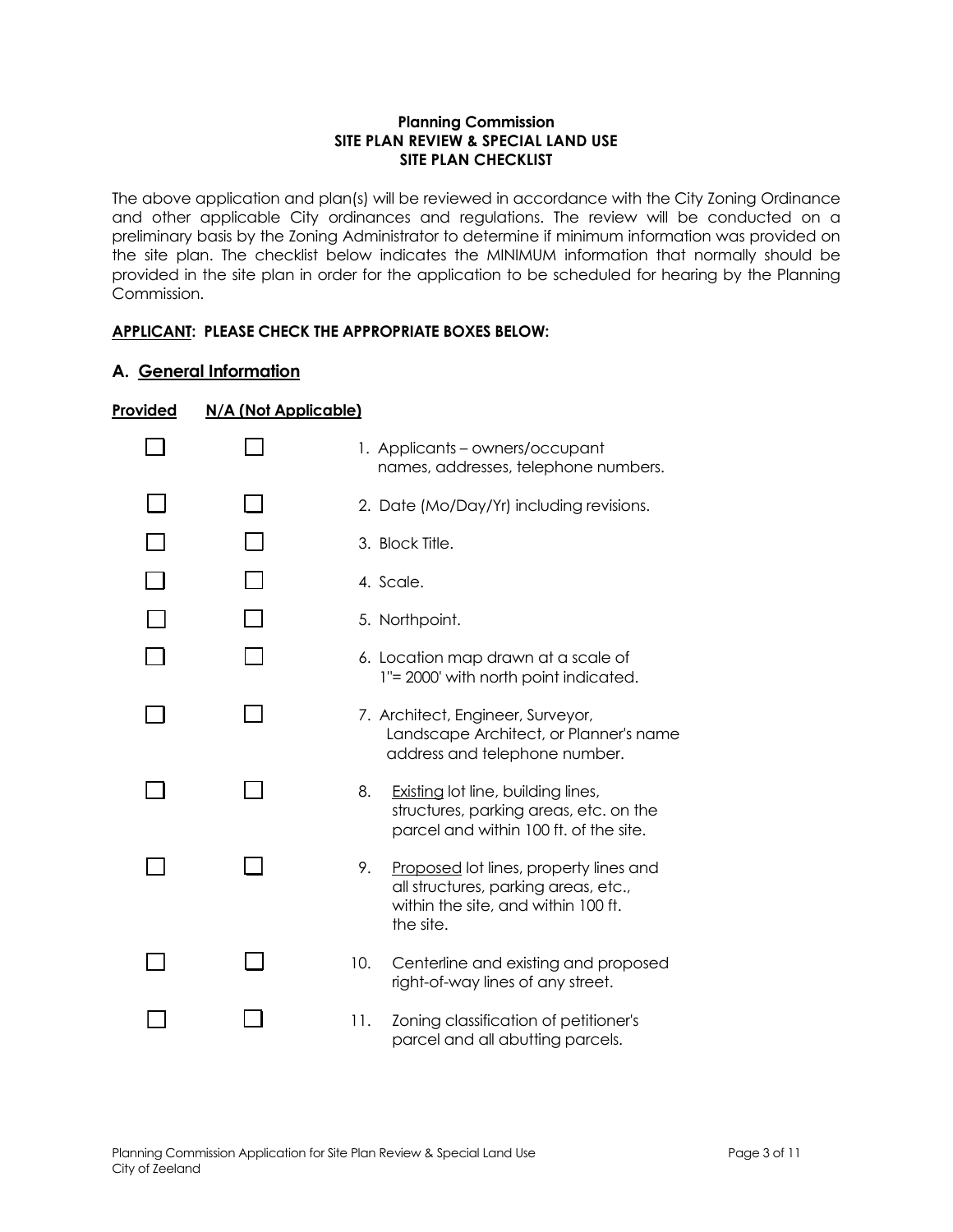# **B. Physical Features**

| Provided | N/A (not applicable) |    |                                                                                                                                                                                                                       |
|----------|----------------------|----|-----------------------------------------------------------------------------------------------------------------------------------------------------------------------------------------------------------------------|
|          |                      | 1. | Entrance and abutting street tapers,<br>acceleration, deceleration and passing<br>lanes and approaches.                                                                                                               |
|          |                      | 2. | Proposed locations of access drives,<br>street, intersections, driveway<br>locations, sidewalks, bike-paths, curbing<br>and areas for public use.                                                                     |
|          |                      | 3. | Locations of existing and proposed service facilities<br>above and below ground, including:                                                                                                                           |
|          |                      |    | - Well sites.<br>- Septic systems. Location of the treatment systems,<br>of the septic tank and the drain field (soil absorption                                                                                      |
|          |                      |    | system) should be clearly distinguished.<br>- Chemical and fuel storage tanks and containers.<br>- Storage, loading and disposal areas for chemicals,                                                                 |
|          |                      |    | hazardous substance salt and fuels.<br>- Water mains, hydrants, pump houses, standpipes,                                                                                                                              |
|          |                      |    | and building services and sizes.<br>- Sanitary sewer and pumping stations.<br>- Storm water control facilities and structures<br>including storm sewers, swales, retention<br>and detention basins, drainage-ways and |
|          |                      |    | other facilities including calculations for sizes.<br>- Locations of all easements.<br>- Telephone/Communications/Cable.<br>- Gas Meter/Lines, etc.<br>- Electric/Transformers/Lines, etc.                            |
|          |                      | 4. | All structures with dimensioned floor plans,<br>set-back & yard dimensions & typical<br>elevation views, including building heights, etc.                                                                             |
|          |                      | 5. | Dimensional parking spaces and calculations,<br>drives and type of surfacing.                                                                                                                                         |
|          |                      | 6. | Exterior lighting locations and illumination<br>patterns.                                                                                                                                                             |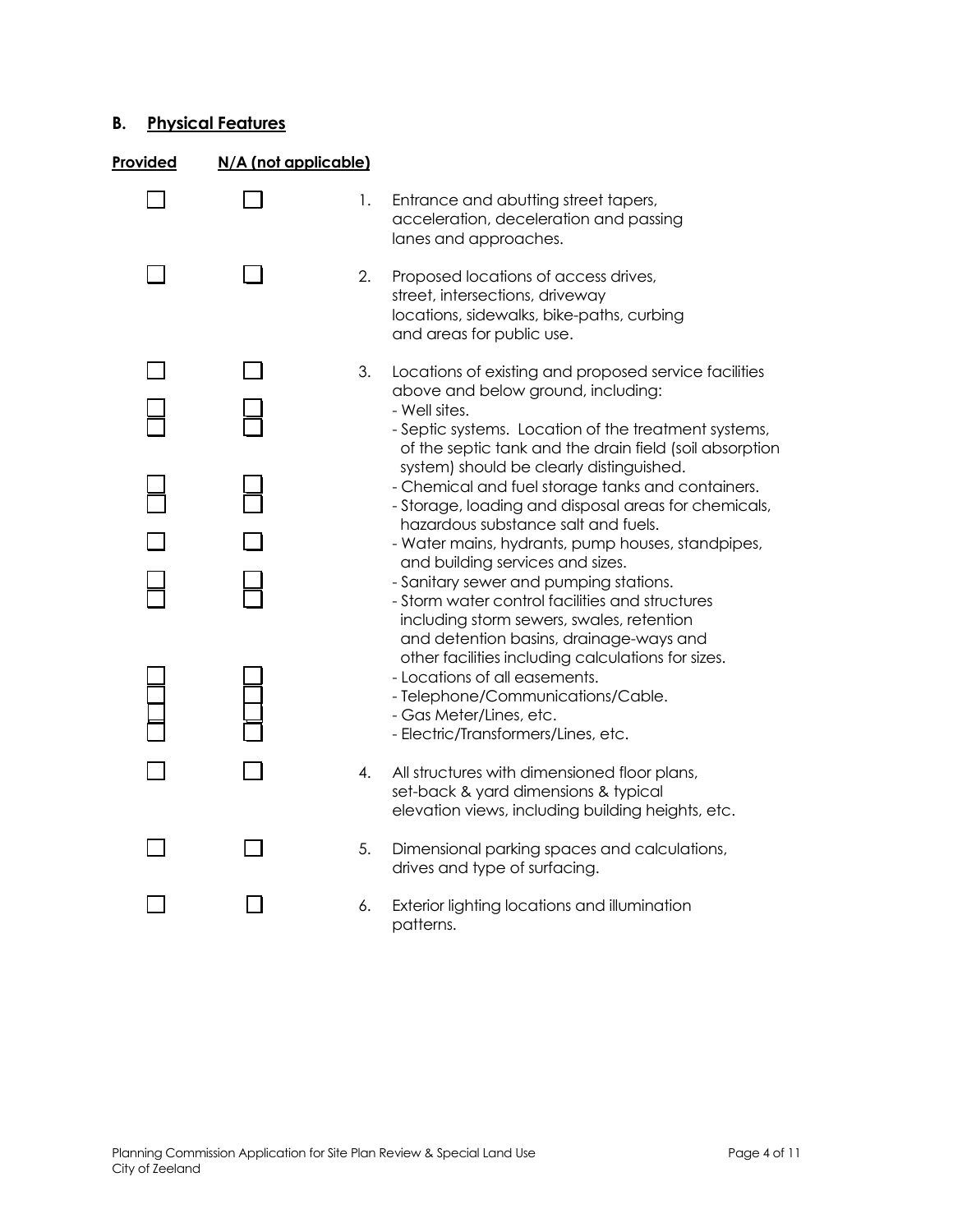# **B. Physical Features (continued)**

| Provided | $N/A$ (not applicable) |     |                                                           |
|----------|------------------------|-----|-----------------------------------------------------------|
|          |                        | 7.  | Trash receptacle pad location and<br>method of screening. |
|          |                        | 8.  | Transformer pad location and method<br>of screening.      |
|          |                        | 9.  | Dedicated road or service drive<br>locations.             |
|          |                        | 10. | Entrance details including sign<br>location and size.     |
|          |                        | 11. | Designation of fire lanes.                                |
|          |                        | 12. | Location of snow storage areas.                           |

# **C. Landscaping, Greenbelts, Buffers and Screening**

## **Provided N/A (not applicable)**

|  | 1. | Separate Landscaping plan.<br>- Location, spacing, size and descriptions for each<br>plant type within required landscape areas.<br>- Minimum scale: 1"=50' for property less than three<br>acres, or 1"=100' for property three acres or more.<br>- Typical straight cross section including slope, height<br>and width of berms and type of groundcover, or<br>height and type of construction of wall including<br>footings.<br>- Planting and staking details.<br>- Identification of existing trees and vegetative cover to<br>be preserved.<br>- Identification of groundcover and method of planting.<br>- Identification of landscape maintenance program.<br>- Lawn sprinkling design. |
|--|----|-------------------------------------------------------------------------------------------------------------------------------------------------------------------------------------------------------------------------------------------------------------------------------------------------------------------------------------------------------------------------------------------------------------------------------------------------------------------------------------------------------------------------------------------------------------------------------------------------------------------------------------------------------------------------------------------------|
|  | 2. | Screening between land uses.<br>- Visual screening between conflicting land uses<br>providing a total visual screen.                                                                                                                                                                                                                                                                                                                                                                                                                                                                                                                                                                            |
|  |    |                                                                                                                                                                                                                                                                                                                                                                                                                                                                                                                                                                                                                                                                                                 |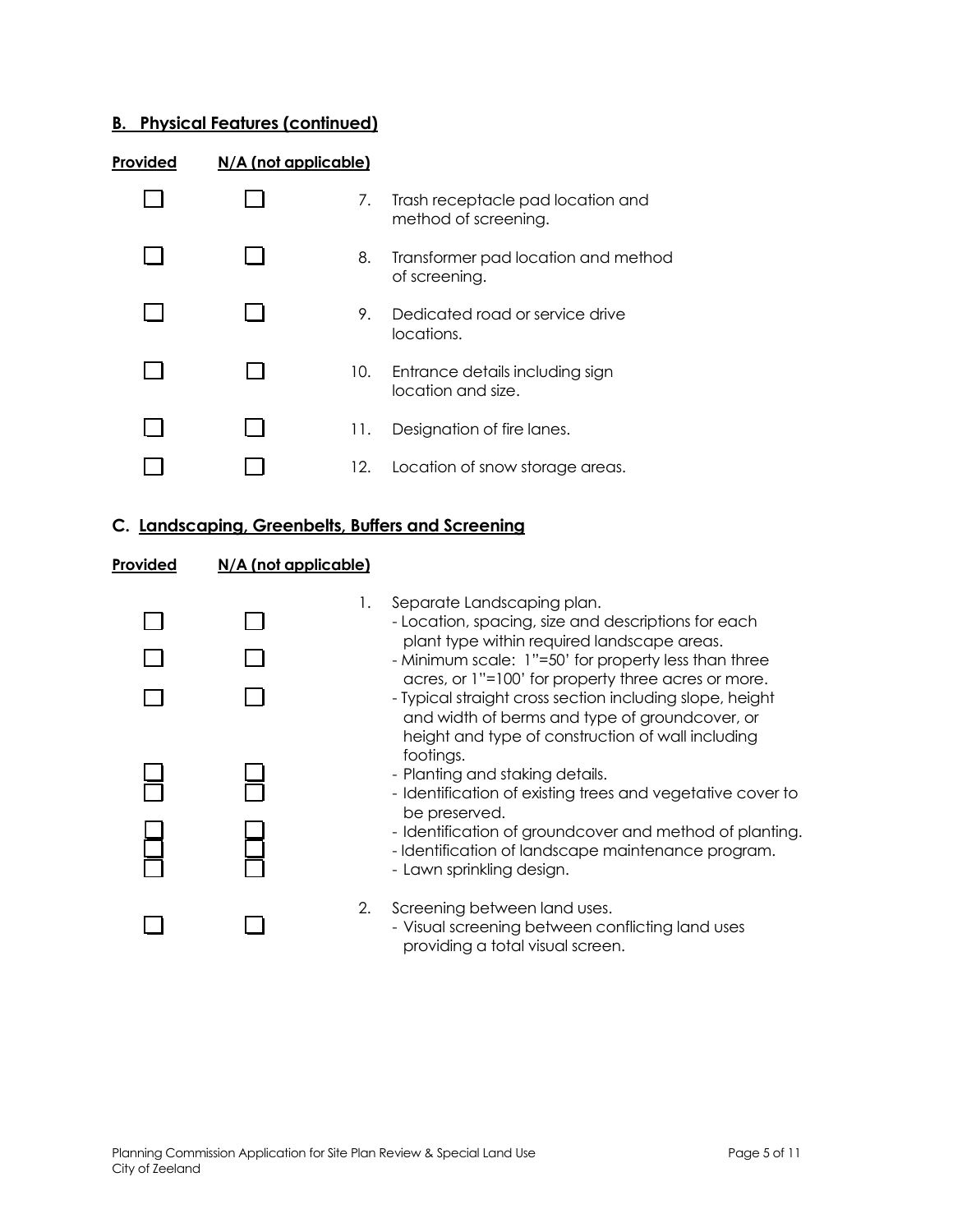# **C. Landscaping, Greenbelts, Buffers and Screening (continued)**

## **Provided N/A (not applicable**

|  | 3.<br>Parking lot landscaping.<br>- Landscaped areas within the parking lot(s).<br>- Landscaping between parking lot and adjacent<br>private property.<br>- Landscaping between parking lot and adjacent public<br>property.           |
|--|----------------------------------------------------------------------------------------------------------------------------------------------------------------------------------------------------------------------------------------|
|  | Greenbelt Buffers.<br>4.<br>- A strip of land with a minimum width<br>determined by the front yard setback of<br>the property's zoning classification, shall be<br>located between abutting right-of-way                               |
|  | of a public street, freeway, or major<br>thoroughfare and the buildings.<br>- Trees within buffer area to be not less<br>than twelve (12) feet in height or<br>have a minimum caliper of 2-1/2<br>inches, whichever is greater, at the |
|  | time of the planting.<br>- The remainder of the open area to be<br>landscaped in natural landscape                                                                                                                                     |
|  | material.<br>- Date of landscape completion.                                                                                                                                                                                           |

## **D. Natural Features**

| Provided | $N/A$ (not applicable |    |                                                                                                                                                                      |
|----------|-----------------------|----|----------------------------------------------------------------------------------------------------------------------------------------------------------------------|
|          |                       | Ι. | Soil characteristics of the parcel to be<br>at least the detail provided by the U.S.<br>Soil Conservation Service "Soil Survey<br>of Ottawa County, Michigan, 1972". |
|          |                       |    | 2a. On parcels of more than one acre,<br>existing topography with a maximum<br>contour interval of two feet.                                                         |
|          |                       |    | 2b. Topography on the site and beyond the<br>site for a distance of 100 feet in all<br>directions should be indicated.                                               |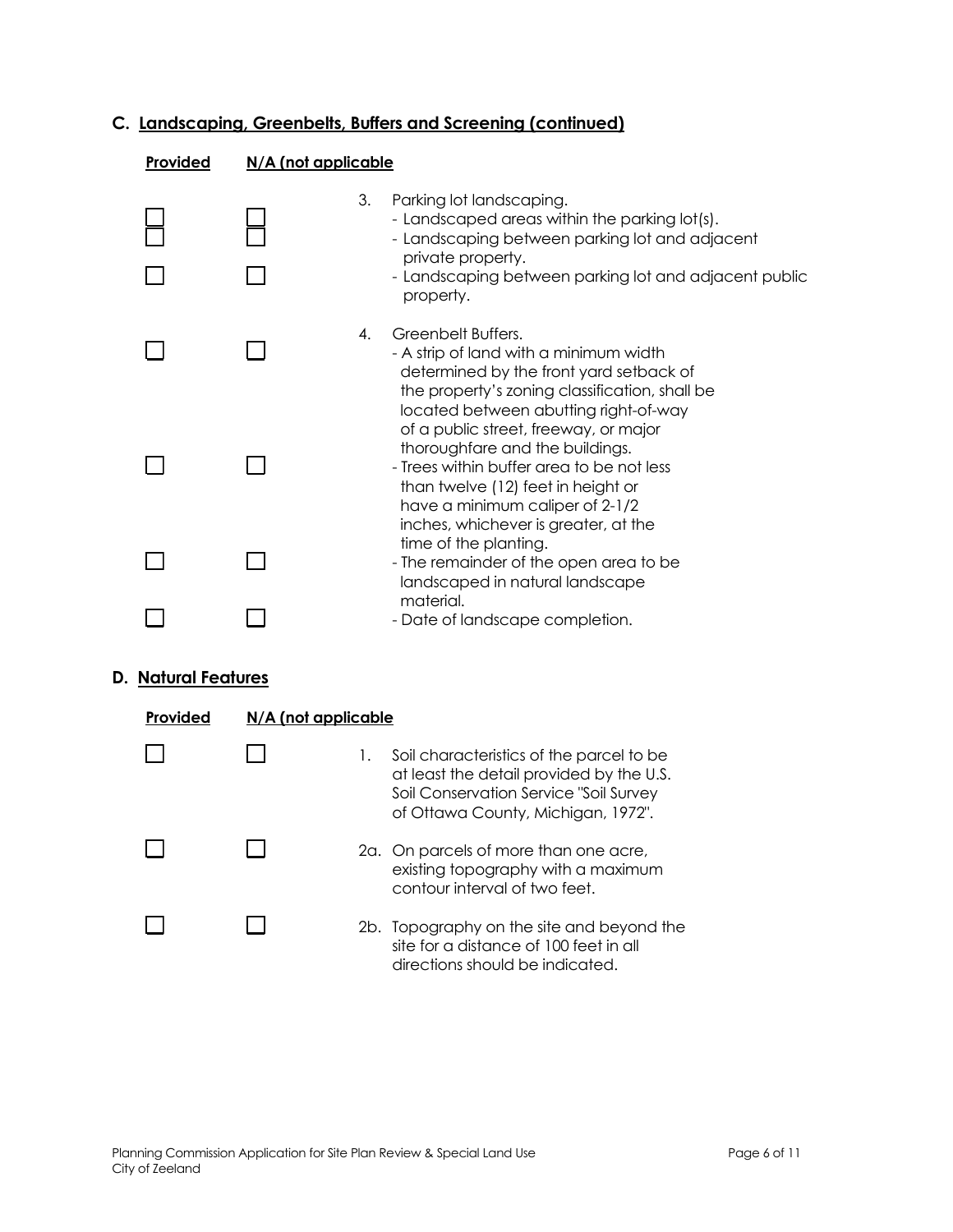# **D. Natural Features (continued)**

| <b>Provided</b> | N/A (not applicable |    |                                                                                                                                                                                               |
|-----------------|---------------------|----|-----------------------------------------------------------------------------------------------------------------------------------------------------------------------------------------------|
|                 |                     |    | 2c. Grading plan, showing finished<br>contours at a maximum interval of<br>two feet, correlated with existing<br>contours so as to clearly indicate<br>required cutting, filling and grading. |
|                 |                     | 3. | Location of existing drainage courses.<br>and associated bodies of water, on and<br>off site, and their elevations.                                                                           |
|                 |                     | 4. | Location of existing wetlands to at<br>least the detail indicated on the<br>City of Zeeland zoning map.                                                                                       |
|                 |                     | 5. | Location of natural resource features<br>including woodlands and areas with<br>slopes greater than 10 percent (one<br>foot of horizontal distance).                                           |

# **E. Additional Requirements for Multiple Family, Cluster and PUD Developments**

| Provided | $N/A$ (not applicable) |    |                                                                            |
|----------|------------------------|----|----------------------------------------------------------------------------|
|          |                        | 1. | Density calculations by type of unit,<br>by bedroom count.                 |
|          |                        | 2. | Designation of units by type and<br>number of units in each building.      |
|          |                        | 3. | Carport locations and details where<br>proposed.                           |
|          |                        | 4. | Specific amount and location of<br>recreation spaces.                      |
|          |                        | 5. | Type of recreation facilities to be<br>provided in recreation space.       |
|          |                        | 6. | Details of community building and<br>fencing of swimming pool if proposed. |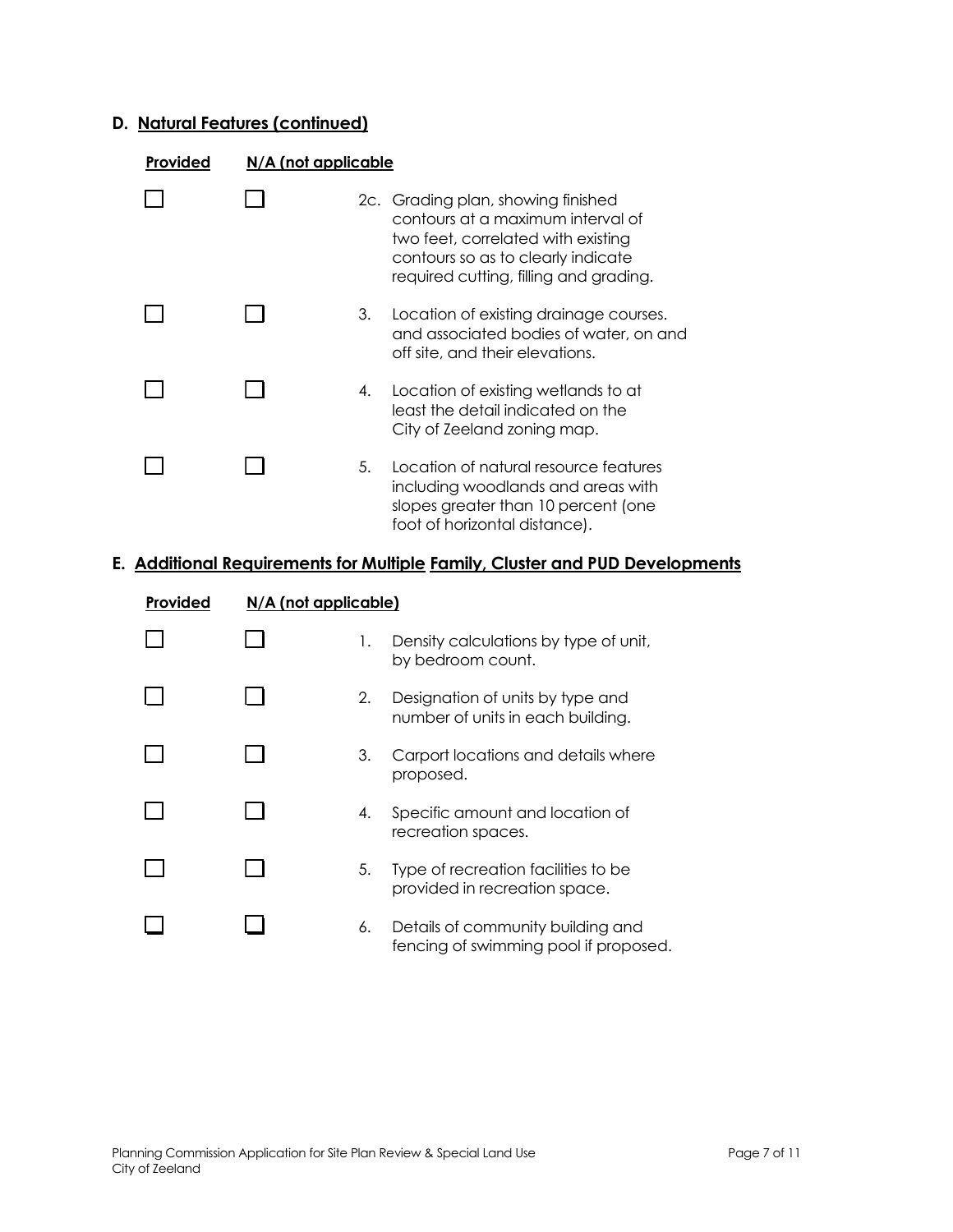# **F. Additional Requirements for Non-residential Developments**

| Provided | $N/A$ (not applicable |    |                                                                     |
|----------|-----------------------|----|---------------------------------------------------------------------|
|          |                       | Ι. | Loading/unloading areas.                                            |
|          |                       | 2. | Total and useable floor area.                                       |
|          |                       | 3. | Number of <b>occupants</b> during peak<br>usage, i.e. shift change. |
|          |                       | 4. | DNR Air Quality Permit attached.                                    |
|          |                       | 5. | Noise abatement procedure/technique.                                |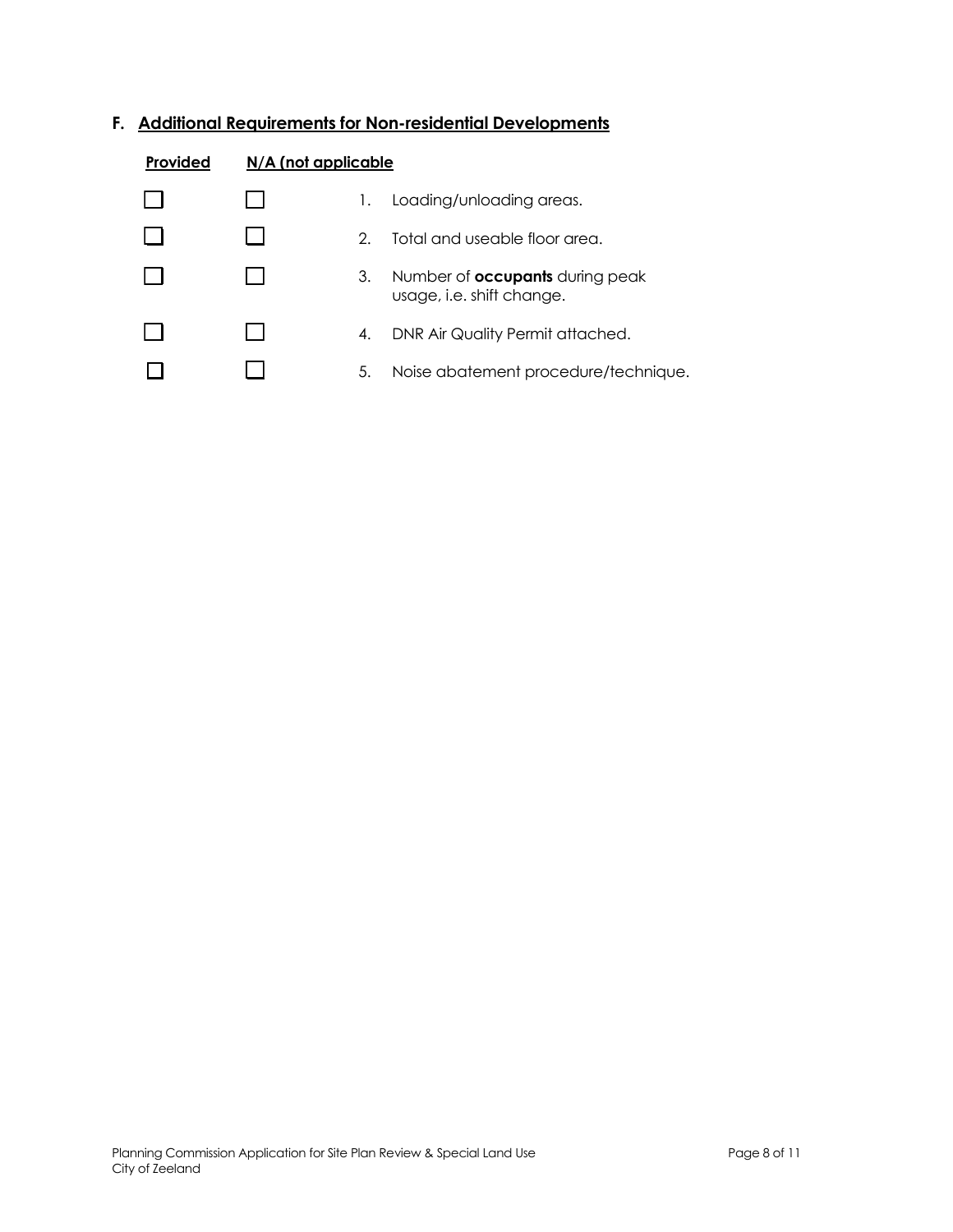## **Planning Commission SITE PLAN REVIEW & SPECIAL LAND USE STANDARDS CHECKLIST**

In reviewing, approving, disapproving or modifying the application and site plan, the Planning Commission and/or the Planning Commission Site Plan Review Committee shall be governed by the following standards, which the applicant is also asked to respond to:

|             |                                                                                                                                                                                                                                                                                                                                                                                                                                                                                                                                                                                                                                                                                        | <u>Yes</u> | No |
|-------------|----------------------------------------------------------------------------------------------------------------------------------------------------------------------------------------------------------------------------------------------------------------------------------------------------------------------------------------------------------------------------------------------------------------------------------------------------------------------------------------------------------------------------------------------------------------------------------------------------------------------------------------------------------------------------------------|------------|----|
| a.          | Is there a proper relationship<br>between the existing streets and<br>highways within the vicinity and<br>proposed deceleration lanes, service<br>drives, entrance and exit driveways<br>and parking areas to insure the safety<br>and convenience of pedestrian and<br>vehicular traffic?                                                                                                                                                                                                                                                                                                                                                                                             |            |    |
| b.          | Are the buildings and structures<br>proposed to be on the premises<br>situated to minimize adverse effects<br>upon owners and occupants of adjacent<br>properties?                                                                                                                                                                                                                                                                                                                                                                                                                                                                                                                     |            |    |
| $C_{\star}$ | Will the natural features of the<br>landscape be retained when they<br>furnish a barrier or buffer between<br>the project and adjoining properties<br>and where they assist in preserving the<br>general appearance of the neighborhood?                                                                                                                                                                                                                                                                                                                                                                                                                                               |            |    |
| d.          | In the case of elderly housing, will<br>there be sufficient open space on the<br>site to provide additional off-street<br>parking should the development revert to<br>conventional housing in the future?<br>This amount of reserved space shall<br>be adequate in size to meet the parking<br>requirements for multiple family housing<br>set forth in Chapter 17 while maintaining<br>conformance of the development to all other<br>provisions of the Zoning Ordinance. A variance<br>may be granted by the Zoning Board of Appeals<br>for reserving off-street parking if the applicant<br>can demonstrate that the project shall be<br>permanently restricted to elderly housing. |            |    |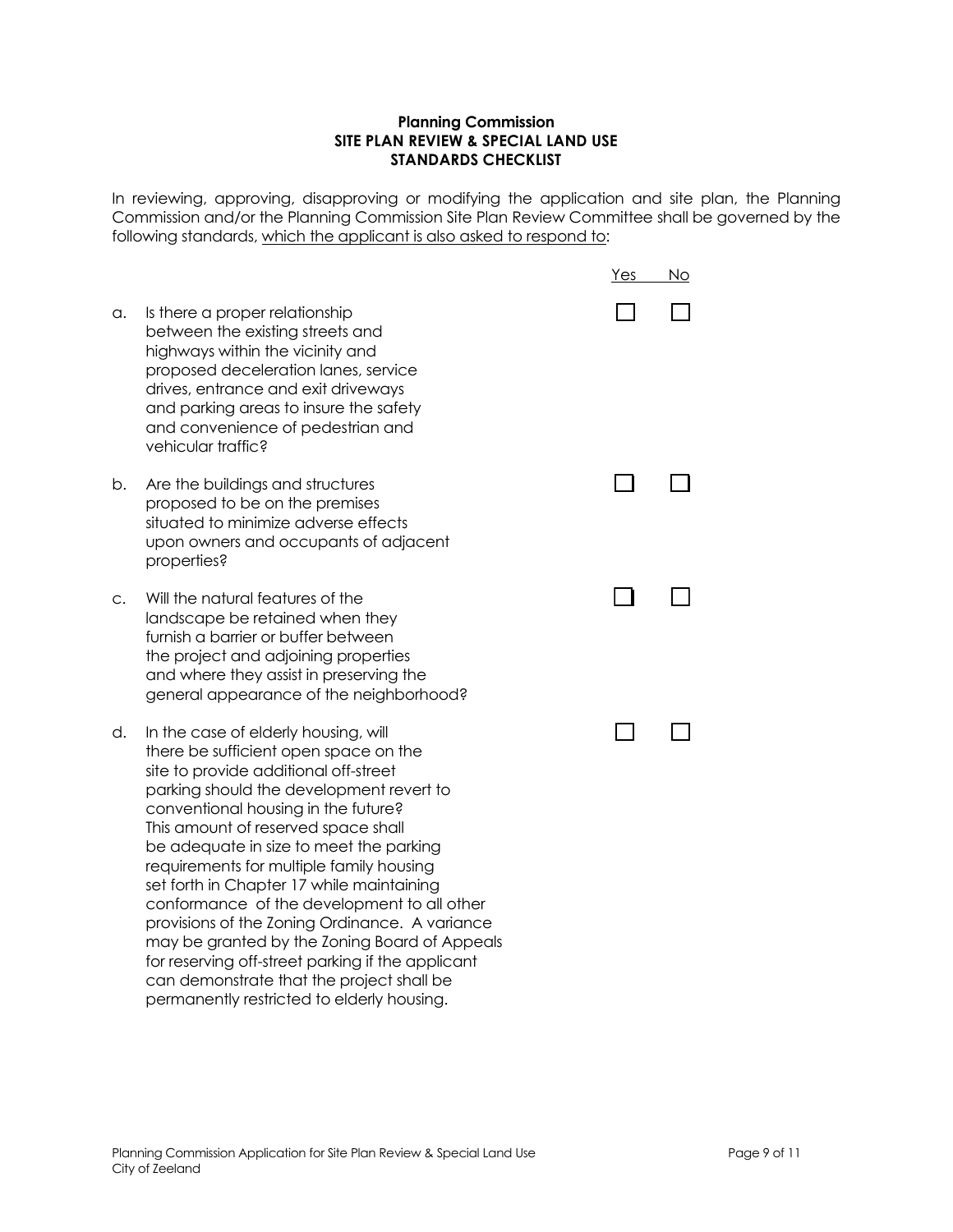- e. Will any off-street parking be integrated with the use of existing off-street parking facilities in the vicinity of the development? The Planning Commission or the Planning Commission Site Plan Review Committee shall approve the Site Plan only when the developer has incorporated the use of alternate off-street parking facilities, such as municipal lots or lots which are used at non-conflicting times or days of the week.
- f. Have impacts, if any, of the proposed development which negatively affect adjoining residents or owners been minimized by appropriate screening, fencing, landscaping, setback and location of buildings, structures and entryways.
- g. Have the buildings been situated to minimize any harmful or adverse effect which the development might otherwise have upon the surrounding neighborhood?
- h. Have all provisions of the City Zoning Ordinance been met? This would not preclude the applicant from applying for an appropriate variance with the Zoning Board of Appeals. The Planning Commission or the Planning Commission Site Plan Review Committee may conditionally approve a site plan subject to the granting of any appropriate variance.

|        | $\begin{array}{ccc} & \square & \square \end{array}$ |
|--------|------------------------------------------------------|
|        | $\begin{array}{ccc} \square & \square \end{array}$   |
|        | $\begin{array}{ccc} & \square & \square \end{array}$ |
| $\Box$ | $\mathcal{L}_{\mathcal{A}}$                          |

Yes No